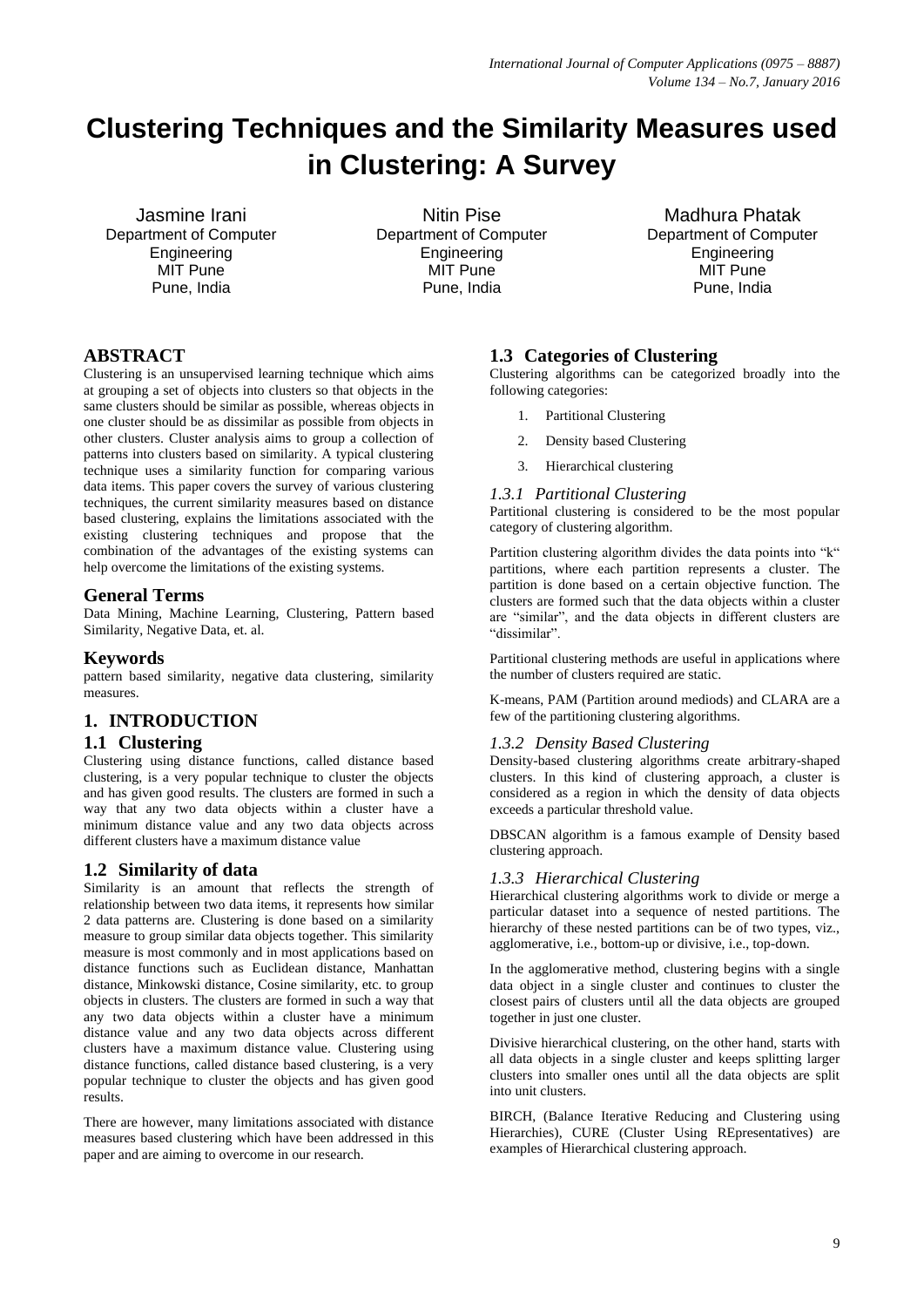# **2. OVERWIEW OF DISTANCE METRICS USED FOR CLUSTERING**

Distance metrics play a very important role in order to measure the similarity among the data objects. The main requirement of metric calculation in a specific problem is to obtain an appropriate distance /similarity function. A metric function or distance function is a function that defines a distance between elements/objects of a set [34,35]. A set with a metric is called metric space[7]. This distance metric plays a crucial role in clustering techniques. In this paper, an example of the k-means clustering algorithm using Euclidean distance metric is given. Normally, the job is to define a function Similarity $(X, Y)$ , where X and Y are two objects or sets of a certain class, and the value of the function represents the degree of "similarity" between the two[7]. Fig 1 shows the example of a generalized clustering process using distance measures.



**Fig 1: Example of the generalized clustering process using distance measures**

#### **2.1 Similarity Measures**

A similarity measure can be defined as the distance between various data points. While, similarity is an amount that reflects the strength of relationship between two data items, dissimilarity deals with the measurement of divergence between two data items[9]. In fact, the performance of many algorithms depends upon selecting a good distance function over the input data set[9].

Here, a brief overview of similarity measure functions commonly used for clustering in literature is shown in the following subsections:

#### *2.1.1 Euclidean distance*

Euclidean distance is considered as the standard metric for geometrical problems. It is simply the ordinary distance between two points. Euclidean distance is extensively used in clustering problems, including clustering text. The default distance measure used with the K-means algorithm is also the Euclidean distance. The Euclidean distance determines the root of square differences between the coordinates of a pair of objects as shown in equation (1) given below [7].

$$
Dist_{XY} = max_k |X_{ik} - X_{jk}|
$$

### *2.1.2 Cosine distance*

Cosine distance measure for clustering determines the cosine of the angle between two vectors given by the following formula[36]. Here θ gives the angle between two vectors and A, B are n-dimensional vectors.

$$
\theta = \arccos \frac{A.B}{\|A\| \|B\|}
$$

### *2.1.3 Jaccard distance*

The Jaccard distance measures the similarity of the two data items as the intersection divided by the union of the data items as shown in equation (3) given below [36]. The Jaccard similarity measure was also used for clustering ecological species[1].

$$
J(A,B) = \frac{|A \cap B|}{|A \cup B|} \tag{3}
$$

(4)

(1)

#### *2.1.4 Manhattan distance*

Manhattan distance is a distance metric that calculates the absolute differences between coordinates of pair of data objects as shown in equation (4) given below[7]:

# $Dist_{XY} = |X_{ik} - X_{ik}|$

### *2.1.5 Chebyshev distance*

Chebyshev distance is also called the maximum value distance. This distance metric calculates the absolute magnitude of the differences between coordinate of a pair of data objects as given in equation (5) given below[7]:

$$
Dist_{XY} = max_k |X_{ik} - X_{jk}|
$$
\n(5)

### *2.1.6 Minkowski distance*

Minkowski Distance is also known as the generalized distance metric. In equation (6) given below[7], note that when p=2, the distance becomes the Euclidean distance. Chebyshev distance metric is a variant of Minkowski distance metric where  $p = \infty$  (taking a limit). This distance can be used for variables that are both ordinal and quantitative in nature.

$$
Dist_{XY} = \left(\sum_{k=1}^{d} |X_{ik} - X_{jk}|^{\frac{1}{p}}\right)^{p}
$$
 (6)

### *2.1.7 Example Of Using A Distance Metric In Clustering*

The K-means clustering algorithm makes use of the Euclidean distance as default distance metric to measure the similarities between the data objects:

*Algorithm K-means using basic Euclidean distance metric*

Let  $X = \{x1, x2, x3, \dots, xn\}$  be the set of data objects and

Let  $V = \{v1, v2, \dots, vc\}$  be the set of centers.

- 1. Randomly choose 'c' cluster centers.
- 2. Using the Euclidean distance metric, calculate the distance between each data object and cluster centers using equation (7) given below[7]:

$$
Dist_{XY} = \sqrt{\sum_{k=1}^{m} (X_{ik} - X_{jk})^2}
$$

- 3. Assign data object to the cluster center whose distance from the cluster center is minimum of all the cluster centers.
- 4. Calculate new cluster center using equation (8) given below[7]:

(7)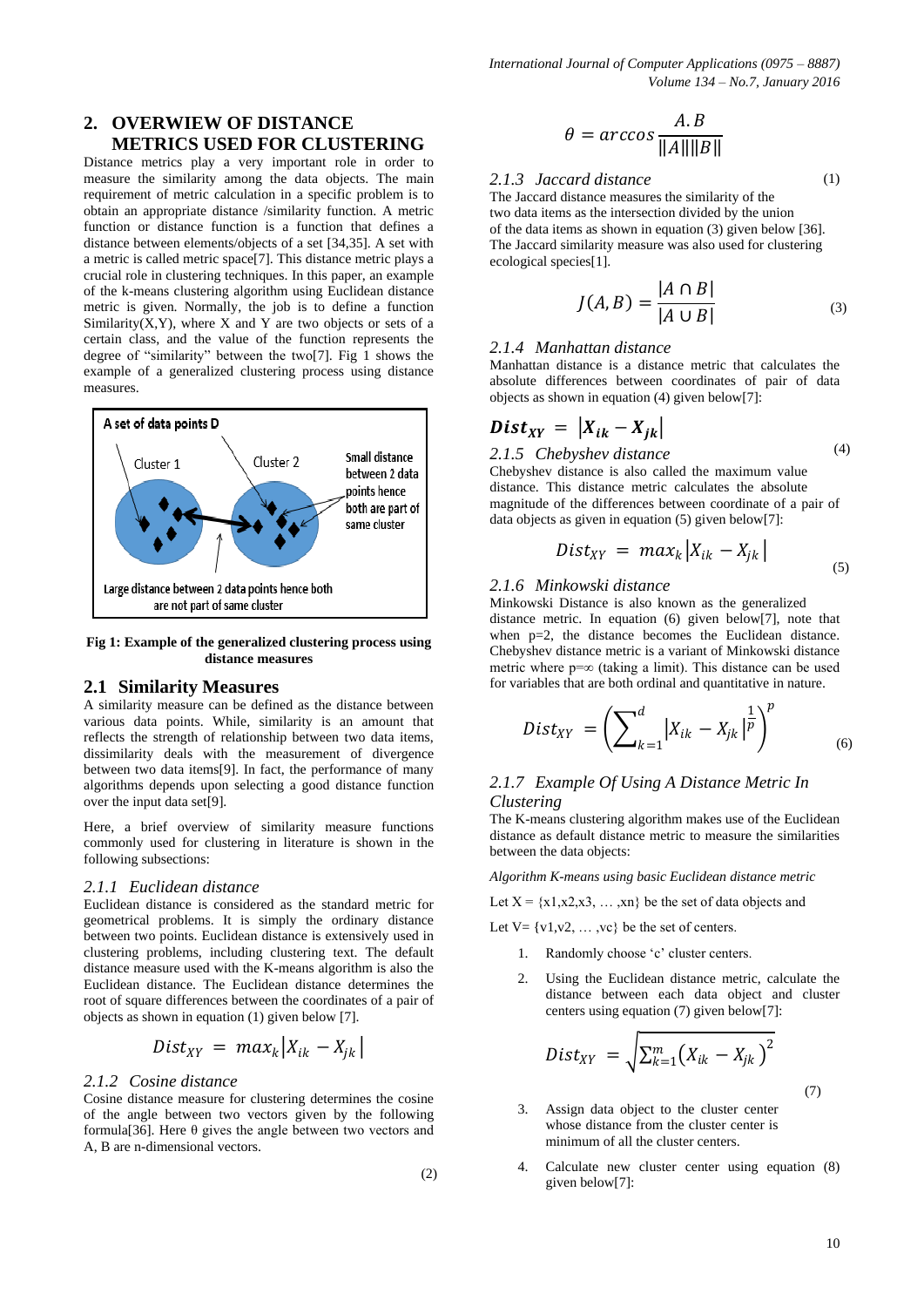$$
v_i = \left(\frac{1}{c_i}\right) \sum_{1}^{c_i} x_i
$$

- 5. The distance between each data object and new obtained cluster centers is recalculated.
- 6. Stop if no data object was reassigned, else repeat steps 3 to 5.

### *2.1.8 Limitations Of Distance Metrics In Clustering*

Distance metrics are not always good enough when it comes to capturing correlations among the data objects. There is a high probability of the existence of similar data patterns among a set of data objects even if they are far apart from each other as measured by the distance metrics[2]. In order to find similarity between two data points, distance based metrics calculate only the physical distance between two data points and hence, are inadequate when it comes to capturing the behaviour of the data series. The behaviour of data series can be captured by association and disassociation between patterns of data points[2]. This can bring out the closeness between them.<sup>[2,3]</sup>

# **3. NEED OF CLUSTERING BASED ON SIMILARITY OF DATA PATTERNS**

Sample data patterns are shown in Figures 2 and 3. In Figure 2, bottom two data objects are very close to each other distance-wise and all the data objects form a shifting pattern. In Figure 3, the data patterns form a scaling relationship.

Hence, the goal is to group not only data objects that are physically close together, but also all such kinds of data objects shown below in Fig 2 and Fig 3 having similar patterns[2,3]. This is the direction of this research.



**Fig 2: Data objects form a Shifting pattern**



**Fig 3: Data objects form a Scaling pattern**

# **4. NEED OF AN EFFICIENT CLUSTERING TECHNIQUE**

Along with the problem of incorporating distance based measures for clustering, many clustering techniques exhibit various problems such as having to specify the number of clusters at the start of clustering which increases overheads, and this decision of number of clusters is static, being incapable of handling outliers or noisy data, and many more.

Hence it is not only important to group data based on similar patterns but also data must be clustered in efficient manner eliminating above mentioned problems. This is one of the directions of this research.

# **5. "CONTEXT" OF DATA:[2]**

In text data, terms in a document give meaning or context to a document. In other words, they establish context of the document. Many researchers tend to define 'context' based on the application. Context can also be the relevant terms associated with a document[2].

This concept of finding the "context" of data can be applied to non-textual data as well by using the attributes of the data to generate the context[2]. After the data has been clustered based on behaviour and not on physical closeness, these contexts can be generated.

Every generated cluster has a context associated with it[2]. These contexts can be generated for radar data like Ionosphere data from the UCI (University of California Irvine) Repository, and medical diagnosis data like Pima Indian Diabetes data also from UCI Repository and these contexts can be of use in analysis and decision making. This is one of the directions of this research.

# **6. CLUSTERING NEGATIVE DATA**

Clustering negative data is a challenge. Less research is done in this area. Most of the distance functions and pattern similarity concepts for clustering are not robust enough to handle clustering negative data. They are only equipped to work for positive data like Pima Indian Diabetes data.

The Ionosphere data consists of a series of radar readings which have many negative values. This radar readings are categorized as good or bad depending upon the structures they form in the ionosphere.

Negative data can be:

- 1. Radar data such as Ionosphere
- 2. On requirement gathering from doctors, we found that Medical Diagnosis applications can work with negative and positive weights on a scale that can be assigned to observed readings such as Diabetes readings
- 3. Negative Term-Weighting schemes in text mining consist of assigning negative weights to a term that is absent instead of assigning value zero to that term.

# **7. LITERATURE SURVEY OF EXISTING CLUSTERING TECHNIQUES**

The literature survey in this paper has identified the following major points such as the similarity measure being distance based measures or data pattern based similarity measures, the various inputs to the clustering algorithms such as number of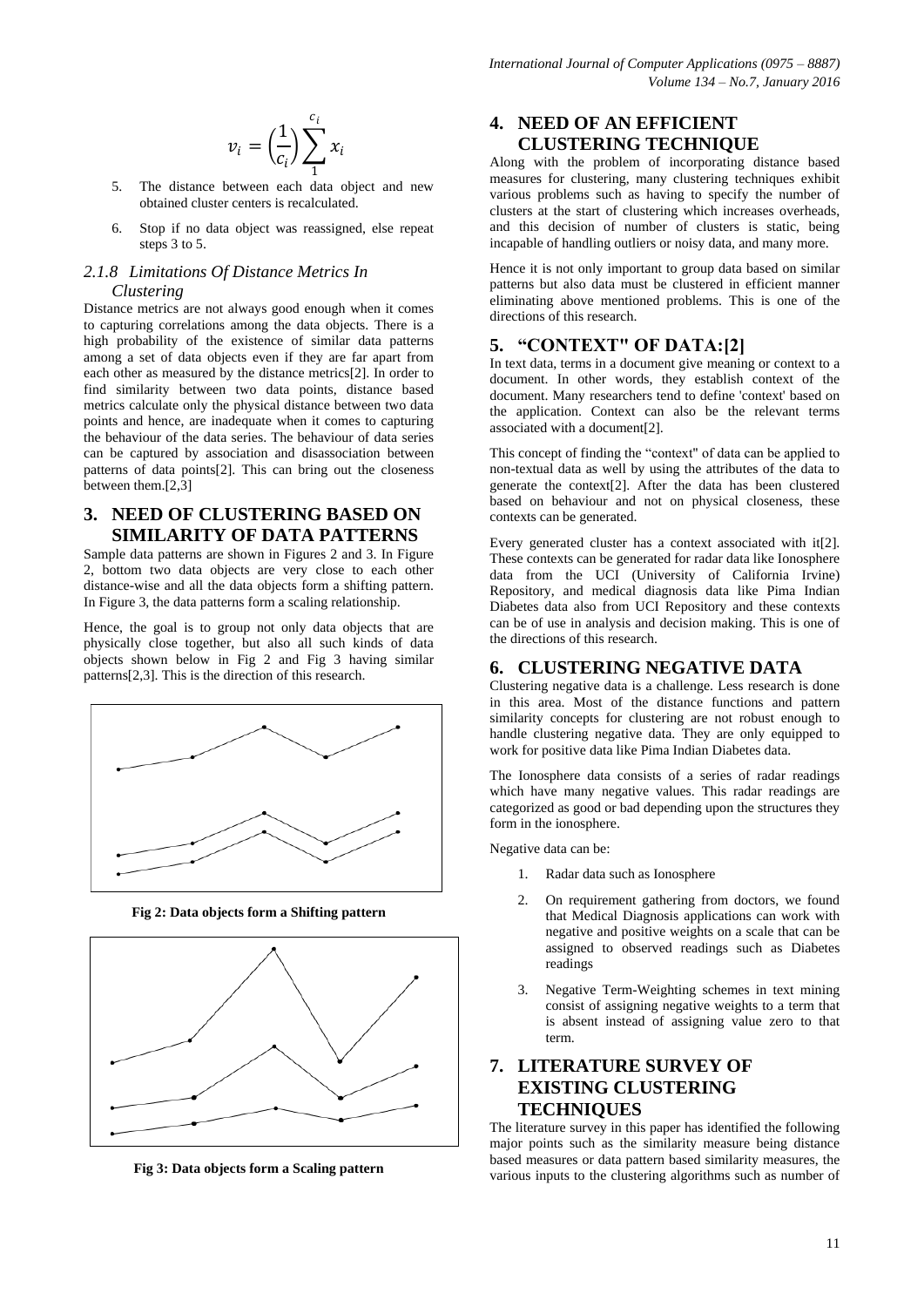clusters, similarity matrix, the cluster threshold generation methods.

[2] proposes that the behaviour of data series can be captured by association and disassociation between patterns of data points which can reflect closeness between them which can be applied to find association between text documents. This work proposes a novel approach of document association based on probabilistic approach using context similarity coefficient (CSC). CSC has been used to find the context of textual data. However, CSC calculation fails to work for clustering negative data such as Ionosphere as CSC is not capable of handling negative data. CSC calculation needs modification in that case if context of Ionosphere data is to be found. pCluster[3] captures the similarity of the patterns exhibited by a cluster of objects in a subset of dimensions. pCluster uses a user defined clustering threshold.

[5] uses a distance metric for clustering high dimensional data based on the hitting time of two Minimal Spanning Trees (MST) grown sequentially from a pair of points by Prim's algorithm[5].

[6] proposed the similarity measurement method between

words by deploying Jaccard Coefficient which is a distance based measure.

[7] implemented the k-means algorithm using Euclidean,

Manhattan and Minkowski distance metrics and observed that the selection of distance metric plays an important role in clustering.

[21] identifies population structure from genetic data, using a similarity matrix to cluster which helps in efficient clustering.

[23] proposes modeling the entries of a given similarity matrix as the inner products of the cluster probabilities that are unknown.

[9] analyses the impact of the different distance similarity measures on Shared Nearest Neighbour (SNN) Approach. It is observed that Euclidean function works best with SNN clustering approach in contrast to Cosine, Jaccard distance measures function.

[32] gives a behavioral topic analysis approach to measure similarities between patient traces. A probabilistic graphical

model, i.e., latent Dirichlet allocation (LDA), is used to help discover treatment behaviours of patient traces[32].

[10] performs the clustering process in data streams and detects the outliers in data streams. Analysis of the clustering and outlier performance of BIRCH with CLARANS and BIRCH with K¬Means clustering algorithm for detecting outliers is done. The results show that BIRCH with CLARANS outperforms BIRCH with K-Means.

[30] Suggests that threshold can initially be set to a high value and then reduced till the whole dataset is covered.

[31] suggests a step-wise sequential threshold generation method.

# **7.1 Limitations And Findings From Existing Systems**

After surveying and studying the existing systems, the following limitations and findings have been identified:

The similarity coefficients used in clustering are mostly distance based similarity metrics. Distance metrics are not always good enough when it comes to capturing correlations among the data objects. There is a high probability of the existence of similar data patterns among a set of data objects even if they are far apart from each other as measured by the distance metrics[2].

- 1. There is a need to decide certain clustering parameters such as number of clusters prior to the start of clustering, and this decision of number of clusters is generally static, i.e., clusters are not formed at runtime.
- 2. Most clustering techniques have the inherent problem of clusters being affected by outliers.
- 3. In pattern similarity based clustering, probabilistic based approaches are commonly used and efficiently capture behaviour of data.[2,32]
- 4. In pattern similarity based clustering, the data belonging to a particular class label can also have different clusters within the same class label.
- 5. Context Similarity Coefficient[2], an effective probabilistic based data pattern similarity approach for clustering fails to work for clustering negative data such as Ionosphere and therefore, contexts of those clusters cannot be generated.

# **8. CHALLENGES**

The major challenge identified is clustering negative data. Very less research exists in this area. Most of the distance metrics and pattern similarity concepts for clustering are not robust enough to handle clustering negative data. They are only equipped to work for positive data like Pima Indian Diabetes data.

The Ionosphere data consists of a series of radar readings which have many negative values. This radar readings are categorized as good or bad depending upon the structures they form in the ionosphere.

# **9. CONCLUSION**

After a thorough survey of existing systems, we aim to solve the above mentioned limitations in our system. This system proposes to combine the advantages of the reviewed systems. The improvements proposed in our system are as follows:

- 1. To work with pattern based similarity clustering using an efficient data association method called Context Similarity Coefficient because the distance based measures are not good enough when it comes to capturing the behaviour of data series.
- 2. To improve Context Similarity Coefficient based clustering by making it work for negative data so that radar data- Ionosphere can be clustered and
- 3. The context of this clustered Ionosphere data can be generated.
- 4. To implement Similarity Matrix Input based clustering.
- 5. To implement an efficient threshold generation mechanism that will help exclude outliers from clusters.
- 6. Combining above 2 points to help eliminate the need to decide number of clusters prior to clustering and also helps this number to not be static. The clusters are formed at runtime.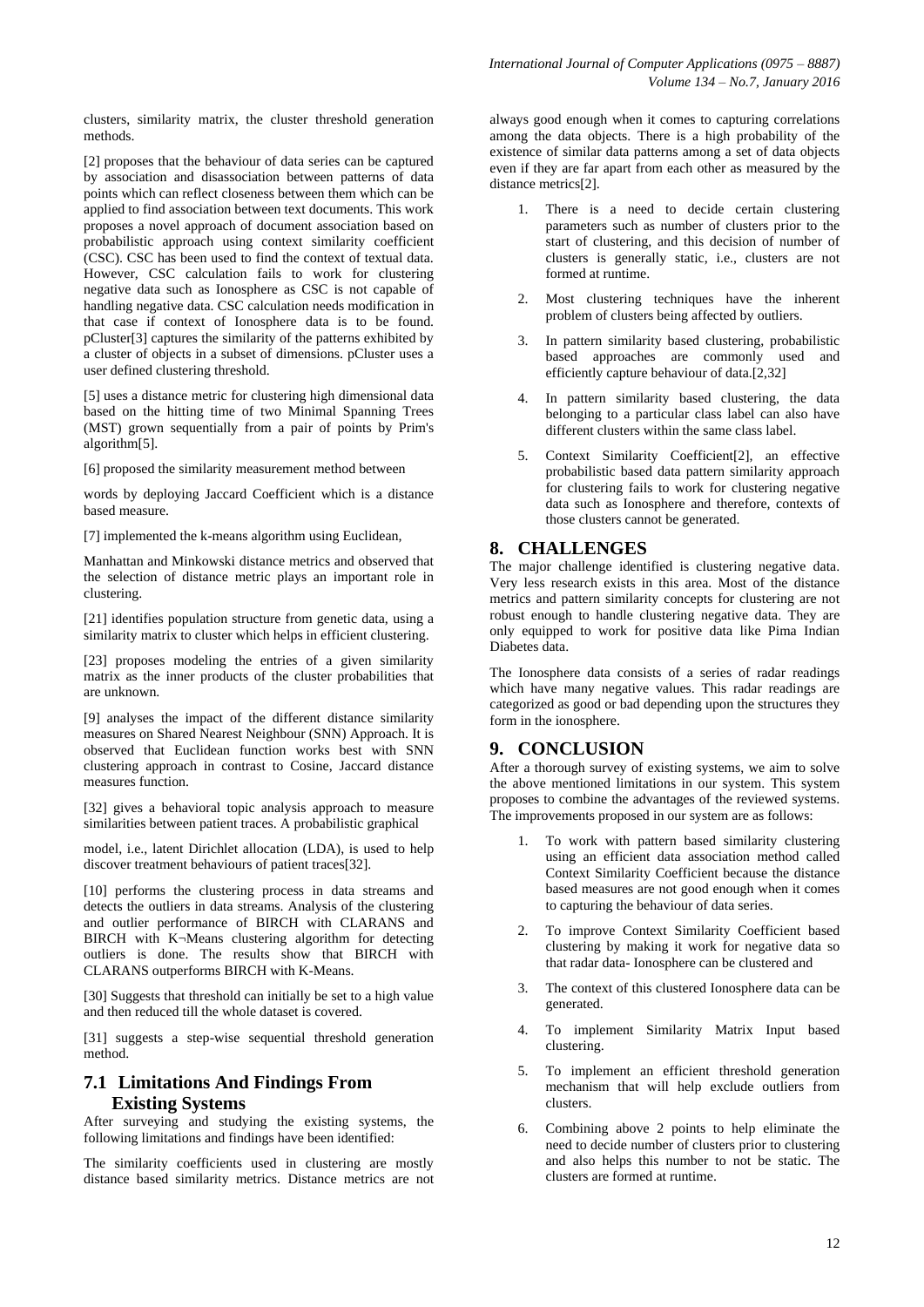The challenges mainly in this regard are related to negative data clustering.

### **10. ACKNOWLEDGEMENTS**

I would like to thank my guide, Professor Nitin Pise who has been very supportive and encouraging and has helped me at every stage of the research work.

I would also like to thank my co-guide, Professor Madhura Phatak for her timely guidance.

### **11. REFERENCES**

- [1] S.S. Choi, S.-H. Cha, C. Tappert, A survey of binary similarity and distance measures, Journal of Systematics, Cybernetics and Informatics 8 (1), 2010, 43-48.
- [2] Kulkarni, A., Tokekar, V., Kulkarni, P.: Discovering context of labelled text documents using context similarity coefficient. Procedia Computer Science 49C(9),118-127 , Elsevier, 2015.
- [3] Haixun Wang , Wei Wang , Jiong Yang , Philip S. Yu , Clustering by Pattern Similarity in Large Data Sets, Proceeding SIGMOD '02 Proceedings of the 2002 ACM SIGMOD international conference on Management of data, Pages 394-405, ACM.
- [4] Reinforcement and systemic machine learning for decision making; vol. 1. John Wiley and Sons; 2012., IEEE Press.
- [5] Laurent Galluccioa , Olivier Michelb, Pierre Comonb, Mark Kligerc, Alfred O. Herod, Clustering with a new distance measure based on a dual-rooted tree, Information Sciences Volume 251, 1 December 2013, Pages 96-113, Elsevier.
- [6] Suphakit Niwattanakul, Jatsada Singthongchai, Ekkachai Naenudorn, Supacha-nun Wanapu, Using of Jaccard Coefficient for Keywords Similarity, Proceedings of the International MultiConference of Engineers and Computer Scientists 2013, Vol I, IMECS 2013, March 13 - 15, 2013, Hong Kong.
- [7] Archana Singh, Avantika Yadav, Ajay Rana, K-means with Three different Distance Metrics, International Journal of Computer Applications, Volume 67, No.10, April 2013.
- [8] Jian Pei , Xiaoling Zhang , Moonjung Cho , Haixun Wang , Yu, P.S. , MaPle:a fast algorithm for maximal pattern-based clustering, Data Mining, 2003. ICDM 2003. Third IEEE International Conference, Pages 259 - 266.
- [9] Anil Kumar Patidar , Jitendra Agrawal , Nishchol Mishra, Analysis of Different Similarity Measure Functions and their Impacts on Shared Nearest Neighbor Clustering Approach, International Journal of Computer Applications, Volume 40, No.16, February 2012.
- [10] S. Vijayarani and P. Jothi, "An Efficient Clustering Algorithm for Outlier Detection in Data Streams", International Journal of Advanced Research in Computer and Communication Engineering, vol. 2, Issue 9, (2013) September, pp.3657-3665.
- [11] Yadav, A.K. , Tomar, D. , Agarwal, S. , Clustering of lung cancer data using Foggy K-means, Recent Trends in Information Technology (ICRTIT), 2013 International Conference, Pages 13 - 18, IEEE.
- [12] Yung-Shen Lin , Jung-Yi Jiang , Shie-Jue Lee , A Similarity Measure for Text Classification and Clustering, Knowledge and Data Engineering, IEEE Transactions (Volume:26 , Issue: 7 ) , Pages 1575 - 1590.
- [13] Bollegala D. , Matsuo, Y. , Ishizuka, M. , A Web Search Engine-Based Approach to Measure Semantic Similarity between Words, Knowledge and Data Engineering, IEEE Transactions on (Volume:23 , Issue: 7 ) , Pages 977 - 990.
- [14] Botsis T. , Scott, J. , Woo, E.J. , Ball, R. , Identifying Similar Cases in Document Networks Using Cross-Reference Structures, Biomedical and Health Informatics, IEEE Journal of (Volume:19 , Issue: 6 ), Pages 1906 - 1917.
- [15] Fuyuan Cao , Jiye Liang , Deyu Li , Liang Baia , Chuangyin Dang , A dissimilarity measure for the k-Modes clustering algorithm, Knowledge-Based Systems, Volume 26, February 2012, Pages 120-127, Elsevier.
- [16] Na Chen , Zeshui Xu , Meimei Xia , Correlation coefficients of hesitant fuzzy sets and their applications to clustering analysis, Applied Mathematical Modelling, Volume 37, Issue 4, 15 February 2013, Pages 2197-2211, Elsevier.
- [17] Xianchao Zhang , Xiaotong Zhang , Han Liu , Multi-Task Multi-View Clustering for Non-Negative Data, Proceedings of the Twenty-Fourth International Joint Conference on Articial Intelligence, IJCAI 2015.
- [18] Gabriella Casalino , Nicoletta Del Buono , Corrado Mencar , Subtractive clustering for seeding non-negative matrix factorizations, Information Sciences, Volume 257, 1 February 2014, Pages 369-387, Elsevier.
- [19] Prachi Joshi , Mousami Munot , Parag Kulkarni , Madhuri Joshi , Efficient karyotyping of metaphase chromosomes using incremental learning, IET Science, Measurement and Technology, Volume 7, Issue 5, September 2013, p. 287-295.
- [20] Abhishek Kumar , Hal Daume , A Co-training Approach for Multi-view Spectral Clustering, Proceedings of the 28th International Conference on Machine Learning, Bellevue, WA, USA, 2011.
- [21] Daniel John Lawson , Daniel Falush , Similarity matrices and clustering algorithms for population identification using genetic data, Department of Mathematics, University of Bristol, Bristol, BS8 1TW, UK, Max Planck Institute for Evolutionary Anthropology, 04103 Leipzig Germany, March, 2012.
- [22] Wen-Yen Chen , Yangqiu Song , Hongjie Bai , Chih-Jen Lin , Edward Y.Chang , Parallel Spectral Clustering in Distributed Systems, Pattern Analysis and Machine Intelligence, IEEE Transactions on (Volume:33 , Issue: 3 ), 2011, Pages 568-586.
- [23] Raman Arora , Maya R. Gupta , Amol Kapila , Maryam Fazel , Similarity-based Clustering by Left-Stochastic Matrix Factorization, Journal of Machine Learning Research 14 (2013) 1715-1746.
- [24] D. Kuang, C. Ding, and H. Park. Symmetric nonnegative matrix factorization for graph clustering. In Proc. SIAM Data Mining Conf, 2012.